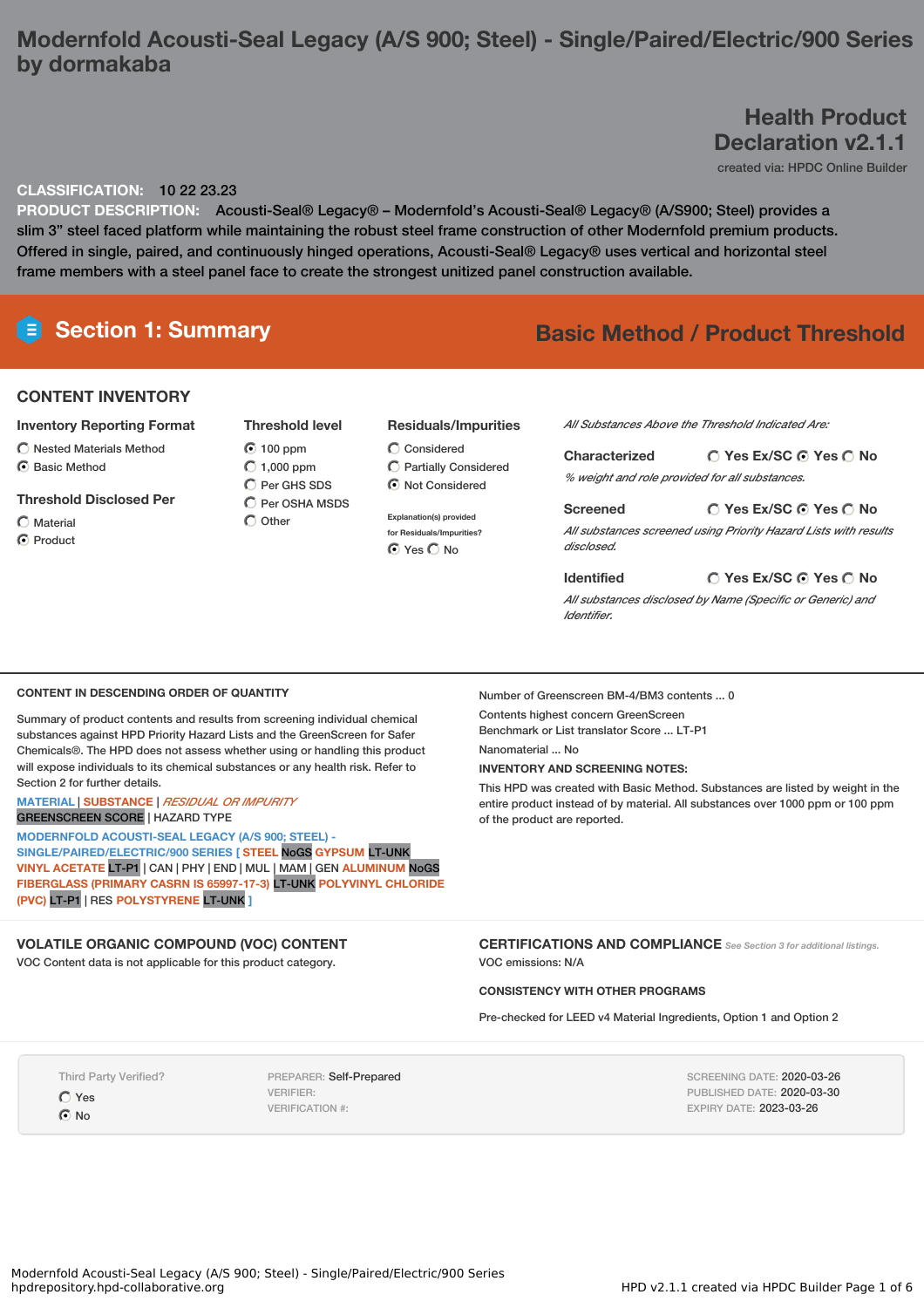This section lists contents in a product based on specific threshold(s) and reports detailed health information including hazards. This HPD *uses the inventory method indicated above, which is one of three possible methods:*

- *Basic Inventory method with Product-level threshold.*
- *Nested Material Inventory method with Product-level threshold*
- *Nested Material Inventory method with individual Material-level thresholds*

Definitions and requirements for the three inventory methods and requirements for each data field can be found in the HPD Open Standard *version 2.1.1, available on the HPDC website at: [www.hpd-collaborative.org/hpd-2-1-1-standard](https://www.hpd-collaborative.org/hpd-2-1-1-standard)*

| PRODUCT THRESHOLD: 100 ppm                                       |                                                                                                                                 |                                          |          |                                                                                              | RESIDUALS AND IMPURITIES<br>CONSIDERED: NO |                                                          |
|------------------------------------------------------------------|---------------------------------------------------------------------------------------------------------------------------------|------------------------------------------|----------|----------------------------------------------------------------------------------------------|--------------------------------------------|----------------------------------------------------------|
|                                                                  | RESIDUALS AND IMPURITIES NOTES: No residuals or impurities are expected in these materials at or above the inventory threshold. |                                          |          |                                                                                              |                                            |                                                          |
| OTHER PRODUCT NOTES: -                                           |                                                                                                                                 |                                          |          |                                                                                              |                                            |                                                          |
| <b>STEEL</b>                                                     |                                                                                                                                 |                                          |          |                                                                                              |                                            | ID: 12597-69-2                                           |
|                                                                  | HAZARD SCREENING METHOD: Pharos Chemical and Materials Library                                                                  | HAZARD SCREENING DATE: 2020-03-26        |          |                                                                                              |                                            |                                                          |
| %: $48.47 - 48.47$                                               | GS: NoGS                                                                                                                        | NANO:<br>RC:<br><b>Both</b><br><b>No</b> |          | frame assembly, bottom trim, fasteners, drop seal<br>channels, end seals, astragals and skin |                                            | ROLE: Horizontal brace/frame, vertical frame, top/bottom |
| <b>HAZARD TYPE</b>                                               | AGENCY AND LIST TITLES                                                                                                          |                                          | WARNINGS |                                                                                              |                                            |                                                          |
| None found                                                       |                                                                                                                                 |                                          |          |                                                                                              |                                            | No warnings found on HPD Priority Hazard Lists           |
|                                                                  |                                                                                                                                 |                                          |          |                                                                                              |                                            |                                                          |
|                                                                  | HAZARD SCREENING METHOD: Pharos Chemical and Materials Library                                                                  |                                          |          | HAZARD SCREENING DATE: 2020-03-26                                                            |                                            | ID: 13397-24-5                                           |
|                                                                  | GS: LT-UNK                                                                                                                      |                                          | RC: None | NANO: No                                                                                     | ROLE: Skin and dampeners                   |                                                          |
| <b>HAZARD TYPE</b>                                               | <b>AGENCY AND LIST TITLES</b>                                                                                                   |                                          | WARNINGS |                                                                                              |                                            |                                                          |
| None found                                                       |                                                                                                                                 |                                          |          |                                                                                              |                                            | No warnings found on HPD Priority Hazard Lists           |
| <b>GYPSUM</b><br>%: $45.99 - 45.99$<br><b>SUBSTANCE NOTES: -</b> |                                                                                                                                 |                                          |          |                                                                                              |                                            |                                                          |
| <b>VINYL ACETATE</b>                                             |                                                                                                                                 |                                          |          |                                                                                              |                                            | ID: 108-05-4                                             |
|                                                                  | HAZARD SCREENING METHOD: Pharos Chemical and Materials Library                                                                  |                                          |          | HAZARD SCREENING DATE: 2020-03-26                                                            |                                            |                                                          |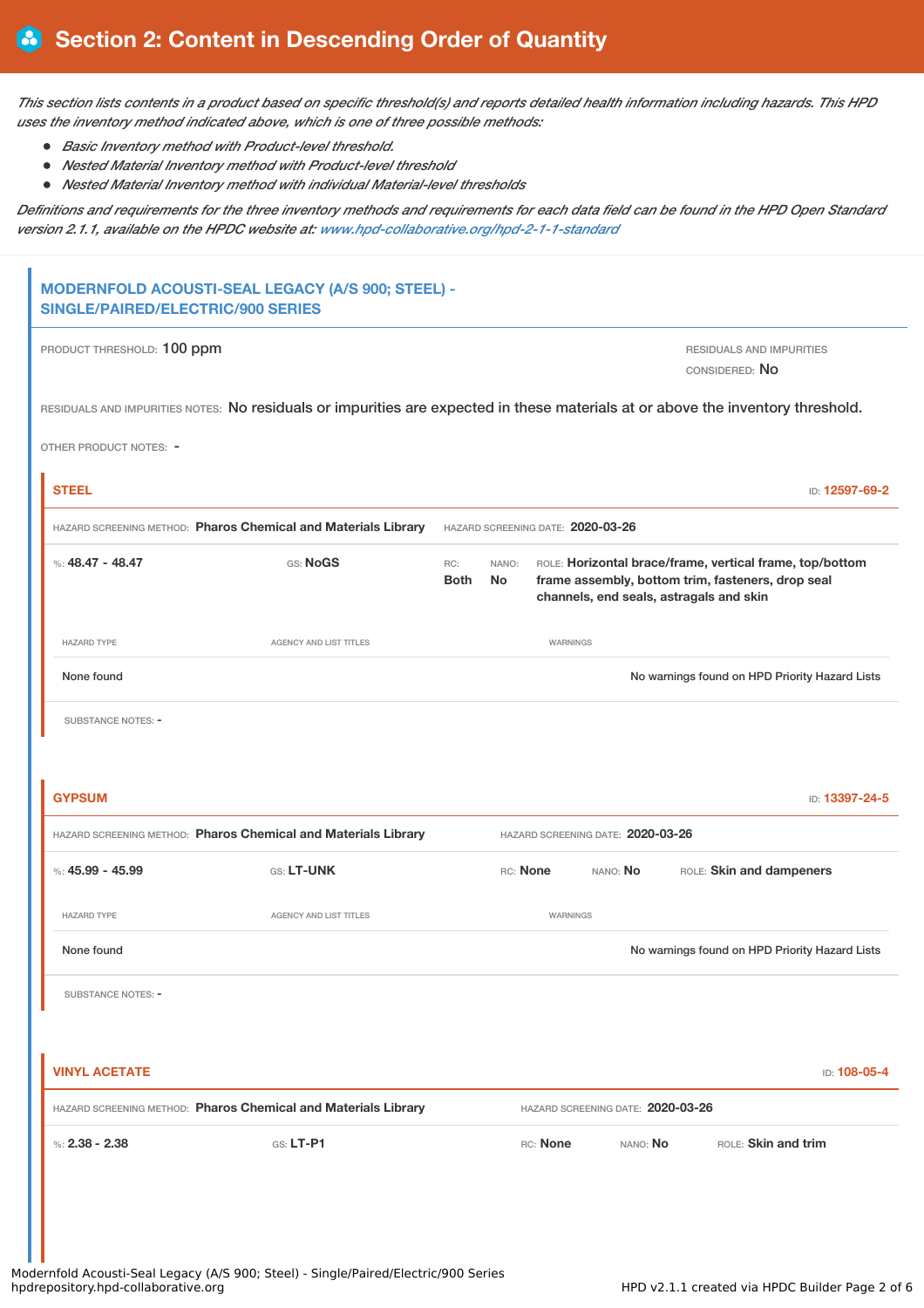| <b>HAZARD TYPE</b>         | <b>AGENCY AND LIST TITLES</b>                    | <b>WARNINGS</b>                                            |
|----------------------------|--------------------------------------------------|------------------------------------------------------------|
| <b>CANCER</b>              | <b>IARC</b>                                      | Group 2b - Possibly carcinogenic to humans                 |
| PHYSICAL HAZARD (REACTIVE) | EU - GHS (H-Statements)                          | H225 - Highly flammable liquid and vapour                  |
| <b>CANCER</b>              | EU - GHS (H-Statements)                          | H351 - Suspected of causing cancer                         |
| <b>ENDOCRINE</b>           | <b>TEDX - Potential Endocrine Disruptors</b>     | <b>Potential Endocrine Disruptor</b>                       |
| <b>MULTIPLE</b>            | German FEA - Substances Hazardous to Waters      | Class 2 - Hazard to Waters                                 |
| <b>CANCER</b>              | <b>MAK</b>                                       | Carcinogen Group 3A - Evidence of carcinogenic effects but |
|                            |                                                  | not sufficient to establish MAK/BAT value                  |
| <b>MAMMALIAN</b>           | US EPA - EPCRA Extremely Hazardous<br>Substances | <b>Extremely Hazardous Substances</b>                      |
| <b>GENE MUTATION</b>       | GHS - New Zealand                                | 6.6A - Known or presumed human mutagens                    |

| <b>ALUMINUM</b>                                                |                               |                                   |          | ID: 91728-14-2                                 |  |
|----------------------------------------------------------------|-------------------------------|-----------------------------------|----------|------------------------------------------------|--|
| HAZARD SCREENING METHOD: Pharos Chemical and Materials Library |                               | HAZARD SCREENING DATE: 2020-03-26 |          |                                                |  |
| %: $1.90 - 1.90$                                               | GS: NoGS                      | RC: Both                          | NANO: No | ROLE: Top sweep retainer                       |  |
| <b>HAZARD TYPE</b>                                             | <b>AGENCY AND LIST TITLES</b> | WARNINGS                          |          |                                                |  |
| None found                                                     |                               |                                   |          | No warnings found on HPD Priority Hazard Lists |  |

SUBSTANCE NOTES: -

| FIBERGLASS (PRIMARY CASRN IS 65997-17-3)<br>ID: 94551-77-6     |          |                                   |                                                |  |  |
|----------------------------------------------------------------|----------|-----------------------------------|------------------------------------------------|--|--|
| HAZARD SCREENING METHOD: Pharos Chemical and Materials Library |          | HAZARD SCREENING DATE: 2020-03-26 |                                                |  |  |
| GS: LT-UNK                                                     | RC: None | nano: <b>No</b>                   | ROLE: Insulation, sound dampening              |  |  |
| <b>AGENCY AND LIST TITLES</b>                                  |          |                                   |                                                |  |  |
|                                                                |          |                                   | No warnings found on HPD Priority Hazard Lists |  |  |
|                                                                |          |                                   |                                                |  |  |
|                                                                |          |                                   | WARNINGS                                       |  |  |

| <b>POLYVINYL CHLORIDE (PVC)</b><br>ID: 9002-86-2               |                               |                                   |                 |                                       |  |
|----------------------------------------------------------------|-------------------------------|-----------------------------------|-----------------|---------------------------------------|--|
| HAZARD SCREENING METHOD: Pharos Chemical and Materials Library |                               | HAZARD SCREENING DATE: 2020-03-26 |                 |                                       |  |
| %: $0.71 - 0.71$                                               | $GS: LT-P1$                   | RC: None                          | NANO: <b>No</b> | ROLE: Bottom seal, sweep and astragal |  |
| <b>HAZARD TYPE</b>                                             | <b>AGENCY AND LIST TITLES</b> |                                   | <b>WARNINGS</b> |                                       |  |
| <b>RESPIRATORY</b>                                             | AOEC - Asthmagens             |                                   |                 | Asthmagen (Rs) - sensitizer-induced   |  |
|                                                                |                               |                                   |                 |                                       |  |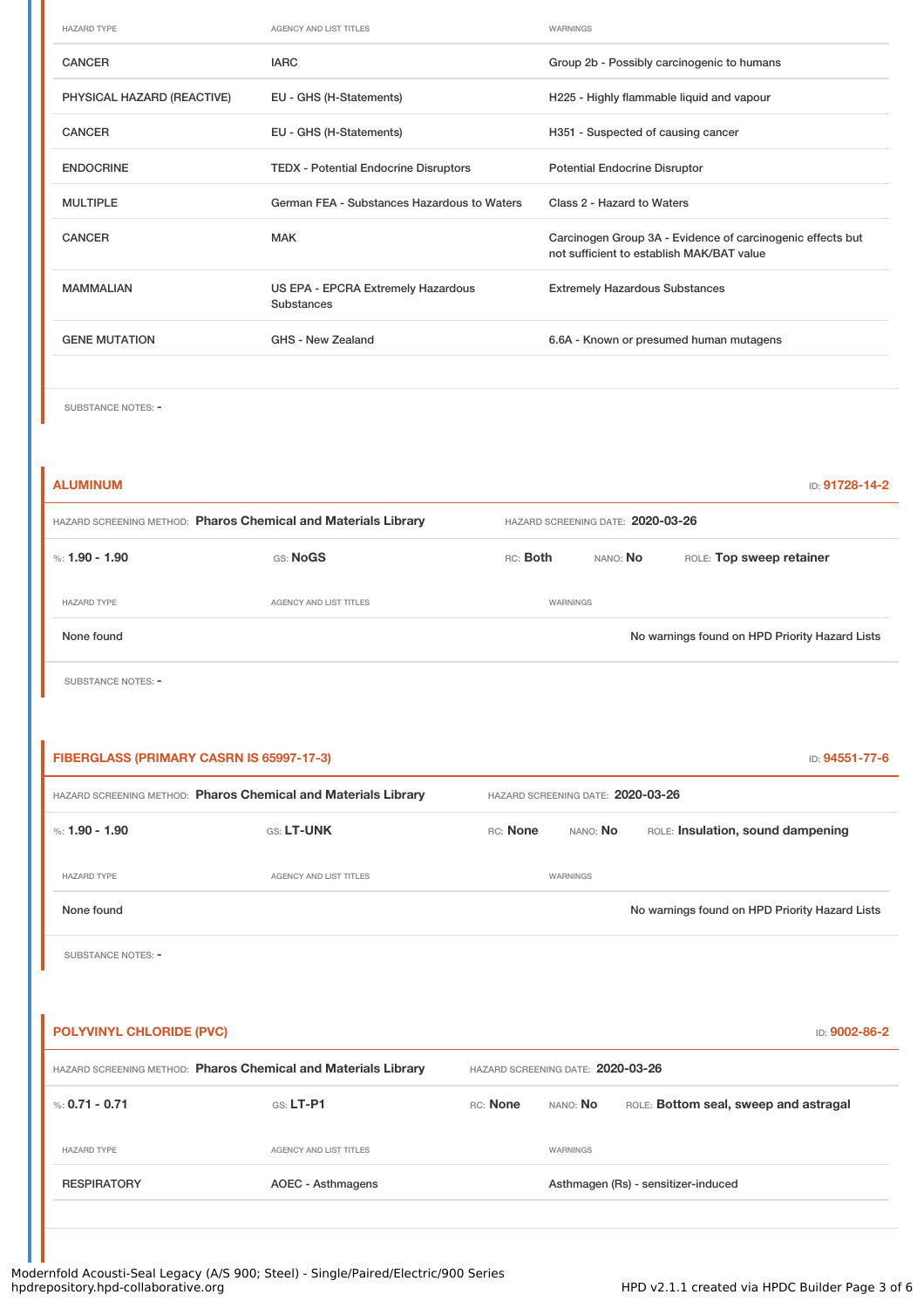SUBSTANCE NOTES: Components made from a commonly used plastic. Users operating the product are not exposed to the PVC component, which is fully contained by the encasement. As such, the actual risks associated with the installation and use in a building are minimal and the listed hazards can be deemed irrelevant to the end-user.

| <b>POLYSTYRENE</b>                                             |                        |                 |                                   | ID: 9003-53-6                                  |  |
|----------------------------------------------------------------|------------------------|-----------------|-----------------------------------|------------------------------------------------|--|
| HAZARD SCREENING METHOD: Pharos Chemical and Materials Library |                        |                 | HAZARD SCREENING DATE: 2020-03-26 |                                                |  |
| %: 0.03 - 0.03                                                 | GS: LT-UNK             | RC: None        | NANO: No                          | ROLE: Core                                     |  |
| <b>HAZARD TYPE</b>                                             | AGENCY AND LIST TITLES | <b>WARNINGS</b> |                                   |                                                |  |
| None found                                                     |                        |                 |                                   | No warnings found on HPD Priority Hazard Lists |  |

SUBSTANCE NOTES: Polystyrene foam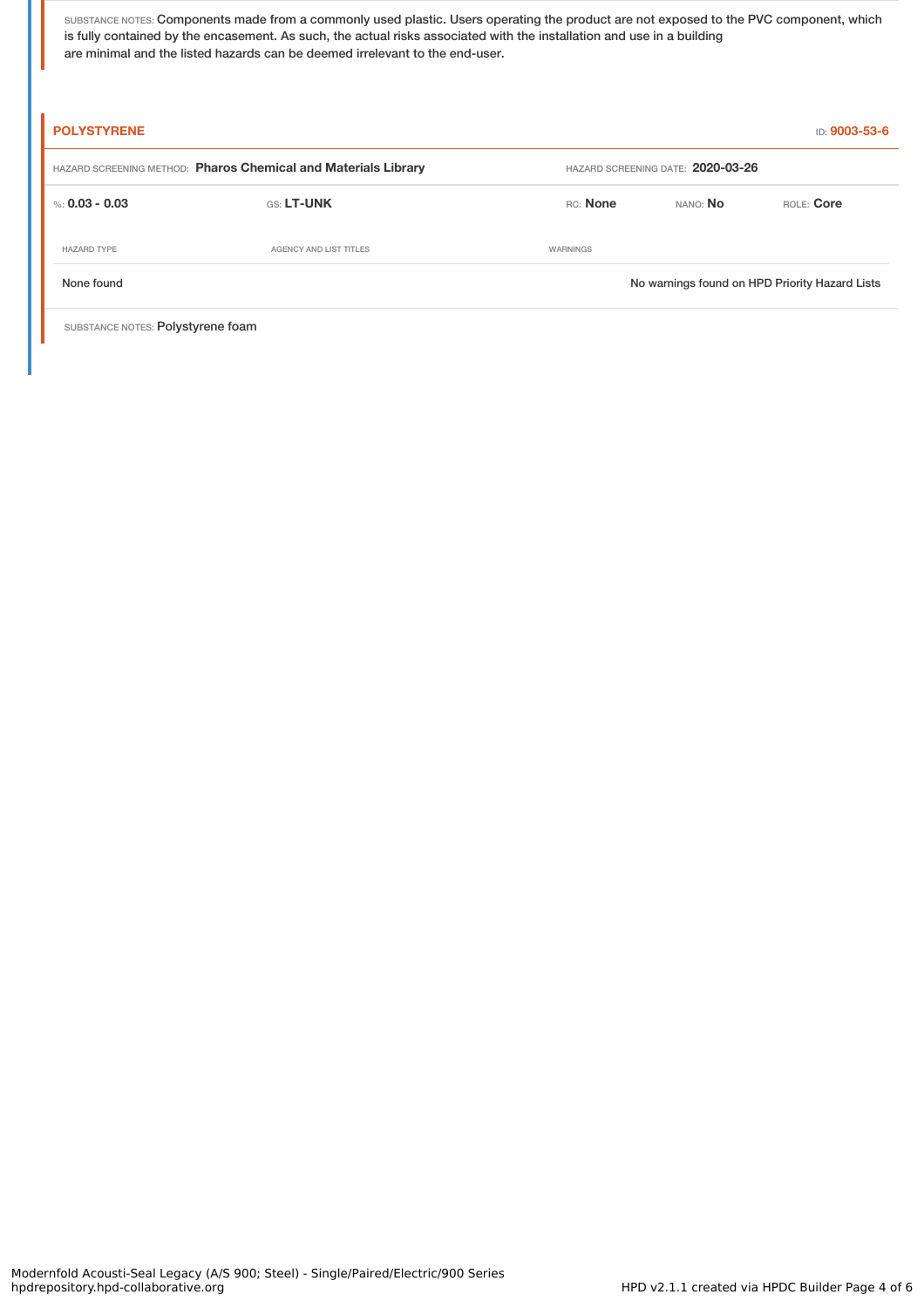This section lists applicable certification and standards compliance information for VOC emissions and VOC content. Other types of health or *environmental performance testing or certifications completed for the product may be provided.*

| <b>VOC EMISSIONS</b>                                        | N/A                                                      |                       |
|-------------------------------------------------------------|----------------------------------------------------------|-----------------------|
| CERTIFYING PARTY: Self-declared<br>APPLICABLE FACILITIES: - | ISSUE DATE: <b>2020-02-</b><br><b>EXPIRY DATE:</b><br>19 | CERTIFIER OR LAB: N/A |
| CERTIFICATE URL:                                            |                                                          |                       |

CERTIFICATION AND COMPLIANCE NOTES: This HPD is for a product that is NOT liquid/wet applied.

## **H** Section 4: Accessories

This section lists related products or materials that the manufacturer requires or recommends for installation (such as adhesives or fasteners), maintenance, cleaning, or operations. For information relating to the contents of these related products, refer to their applicable Health *Product Declarations, if available.*

No accessories are required for this product.

## **Section 5: General Notes**

Dorma and Kaba become dormakaba - a smart step for smart access solutions. We offer products, solutions and services for secure access to buildings and rooms - now all from a single source. Modernfold is a part of the dormakaba Group. As an industry leader in the moveable wall concept, Modernfold delivers the highest-quality, custom wall solutions from start to finish. Our operable partitions and architecturally-striking glass wall systems wow customers and provide them with endless possibilities for their environments. Where others see only space, Modernfold sees possibilities. For more information, please go to: www.dormakaba.com or www.modernfold.com. The information contained in this HPD is to be used only as a voluntary information on our products. dormakaba makes no representation or warranty as to the completeness or accuracy of the information contained herein. The products and specifications set forth in this HPD are subject to change without notice and dormakaba disclaims any and all liability for such changes. The information contained herein is provided without warranties of any kind, either express or implied, and dormakaba disclaims any and all liability for typographical, printing, or production errors or changes affecting the specifications contained herein. dormakaba DISCLAIMS ALL WARRANTIES, EXPRESS OR IMPLIED, INCLUDING, BUT NOT LIMITED TO, THE IMPLIED WARRANTIES OF MERCHANTABILITY AND FITNESS FOR A PARTICULAR PURPOSE. IN NO EVENT WILL dormakaba BE LIABLE FOR ANY INCIDENTAL, INDIRECT OR CONSEQUENTIAL DAMAGES ARISING FROM THE SALE OR USE OF ANY PRODUCT. All sales of products shall be subject to dormakaba's applicable General Terms and Conditions, a copy of which will be provided by your local dormakaba organisation upon request.